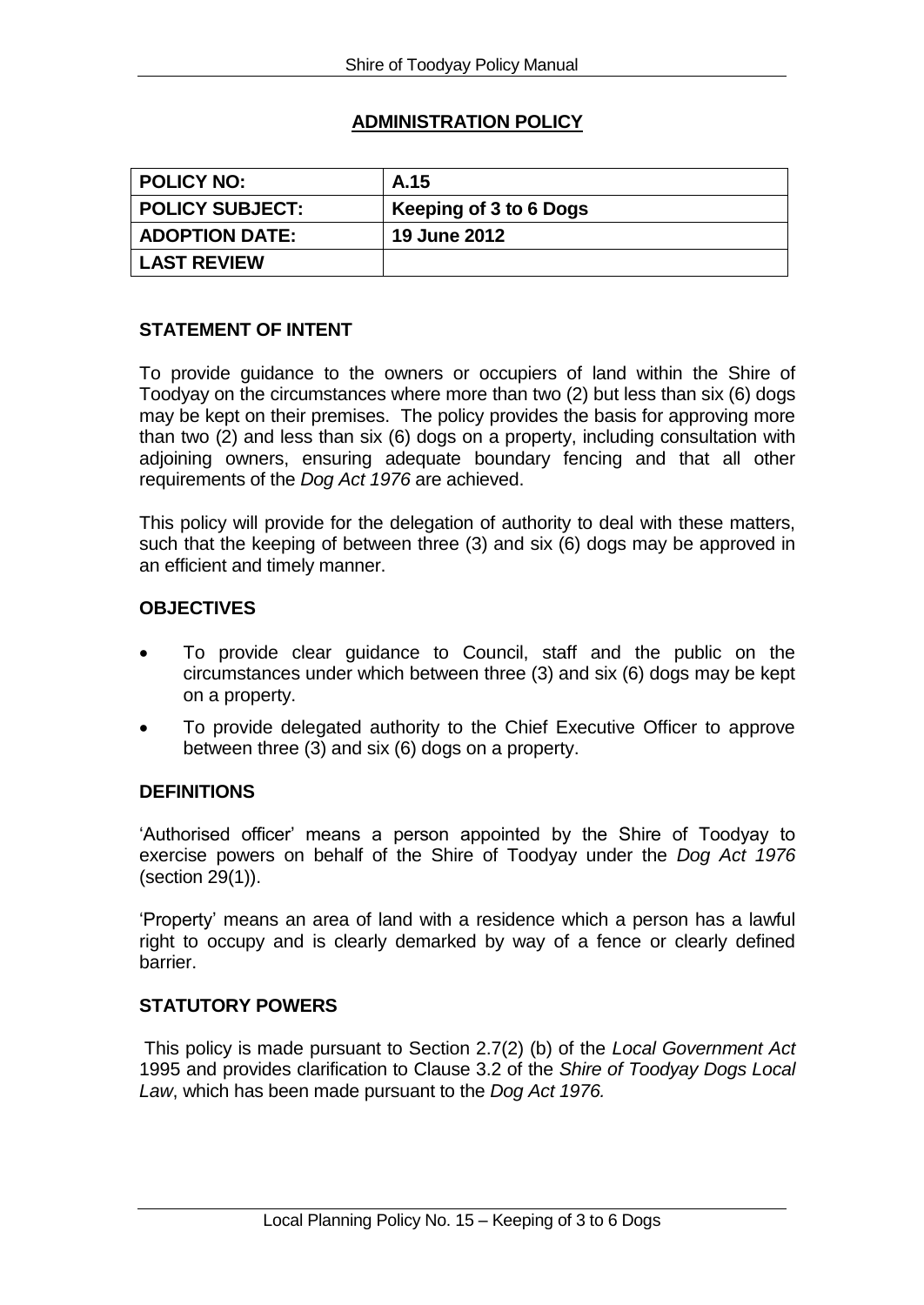## **POLICY STATEMENT**

- 1. An owner or occupier of land within the Shire of Toodyay shall not be allowed to keep more than two (2) dogs on a property, without the prior written approval of the Council.
- 2. No person within the Shire of Toodyay will be permitted to keep more than six (6) dogs on a property under any circumstance. This requirement will not apply to a dog kennel facility approved under the provisions of the Shire of Toodyay Local Planning Scheme No 4.
- 3. The maximum amount of dogs that can be considered for any one property is set out in the table below:

| <b>Site</b>                                                                                                                                                                    | <b>Maximum Number of Dogs that</b><br>could be approved                                                                                                                                                    |
|--------------------------------------------------------------------------------------------------------------------------------------------------------------------------------|------------------------------------------------------------------------------------------------------------------------------------------------------------------------------------------------------------|
| Property zoned 'Residential' and<br>'Town Centre'.<br>Property zoned 'Residential<br>$\bullet$<br>Development' with site area less<br>than one hectare (1ha).                  | 2 dogs                                                                                                                                                                                                     |
| Property zoned 'Residential<br>Development' with site area<br>greater than one hectare.<br>Property zoned 'Rural Living',<br>'Rural Residential' and 'Special<br>Residential'. | 3 dogs                                                                                                                                                                                                     |
| Property zoned 'Rural'.                                                                                                                                                        | Up to 6 dogs. If approval sought for<br>more than 3 dogs, must be<br>demonstrated that at least half the<br>number of dogs on the property are<br>working dogs associated with an<br>agricultural pursuit. |

- 4. An application to have more then two (2) dogs on a property must be accompanied by the following information:
	- a) Contact details of the applicant, including their full postal address;
	- b) Complete details on the property on which the dogs will be kept;
	- c) The reasons for which they require the permit; and
	- d) The total number of dogs to be kept on the property.
- 5. Prior to determination, all applications to keep between three (3) and six (6) dogs on a property will be referred to adjoining landowners (whose property boundaries are within a 50 metre radius of the subject land) for public comment. Adjoining landowners will have 21 days from the date of referral to lodge a written submission on the proposed application. Where no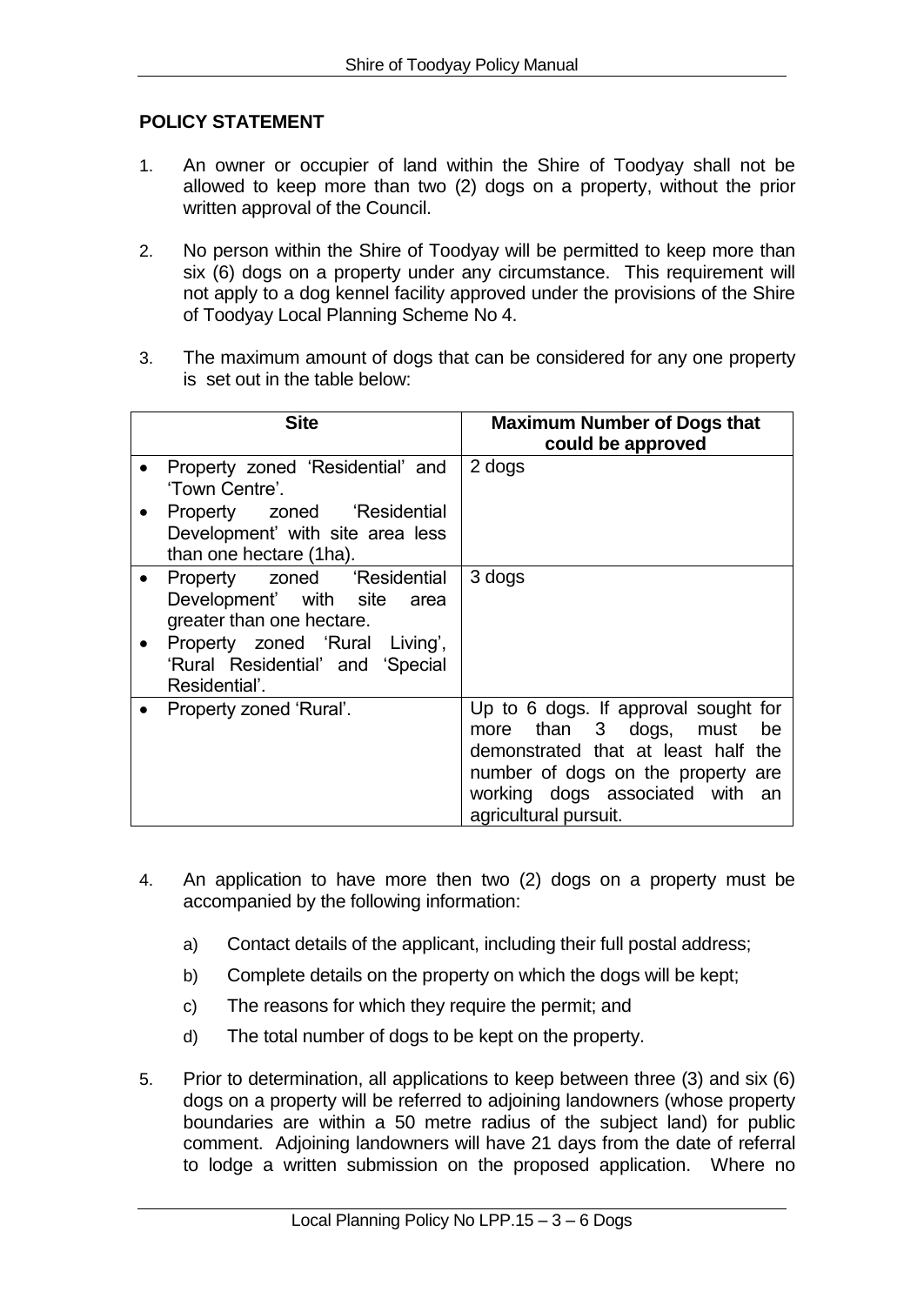response is received, Council will take the view that the adjoining owners have no objection to the application.

- 6. Prior to determination of an application to keep three (3) to six (6) dogs on a property, an authorised officer of Council may inspect the subject property at any time to inspect fencing, dog numbers and registration of dogs.
- 7. Council reserves the right to revoke any approval to keep three (3) to six (6) dogs on a property if it is considered that a breach or offence against the *Shire of Toodyay Dogs Local Law* or the *Dog Act 1976* has been committed. In this circumstance, the Council may require that the number of dogs on the property be reduced to a maximum of two (2) within 14 days.
- 8. The Chief Executive Officer is delegated authority to perform the functions of Council in respect to the following:
	- a) The determination of applications to keep between three (3) and six (6) dogs on a property, where the application meets all requirements of this policy, the *Shire of Toodyay Dogs Local Law* and no written objection has been received from adjoining landowners during the notification period;
	- b) The determination of applications to keep between three (3) and six (6) dogs on a property, where the application meets all requirements of this policy, the *Shire of Toodyay Dogs Local Law* and a written objection is received which is not considered sufficient reason for refusal of the application;
	- c) To refuse any application that does not comply with section 3 of the policy; and
	- d) To refuse applications to keep more than six (6) dogs on a property that are not in connection with a dog kennel facility approved under Council's relevant Local Planning Schemes.
- 9. Any application not considered to fall within the delegation parameters defined in Part 8 will be referred to Council for determination.
- 10. All dogs within the Shire of Toodyay must meet the requirements set out in PART 3 of the Shire of Toodyay Dogs Local Law – Dogs to be confined.

**(Refer to LPP.15) Adopted as Administration Policy Council Meeting 19 June 2012**